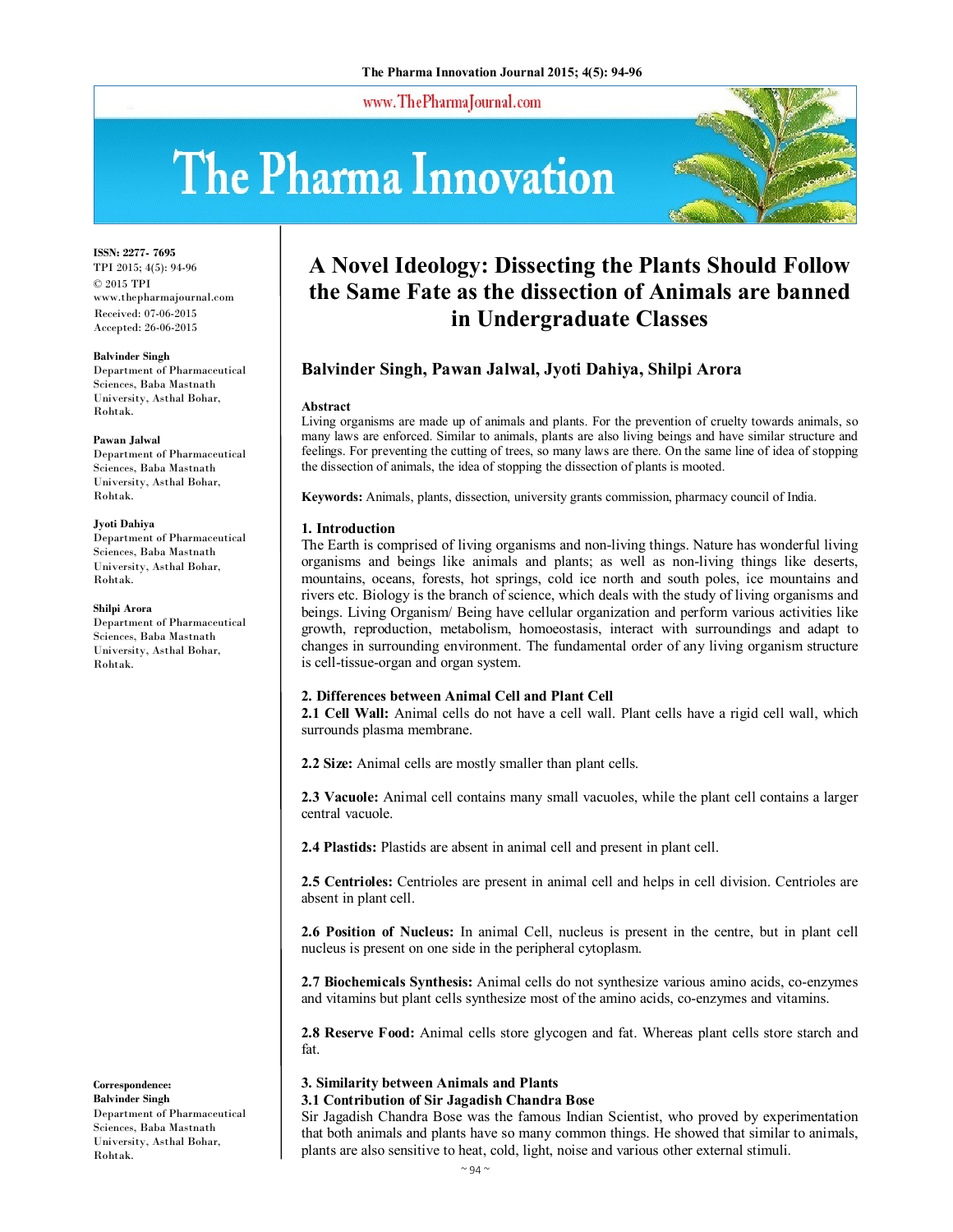Sir Jagadish Chandra Bose invented an instrument named Crescograph, which could record and observe minute responses due to external stimulants. It magnifies the motion of plant tissue to about 10,000 times of their actual size.

Sir Jagadish Chandra Bose had proposed and proved that similar to animals, plants also have life and they are as living as human beings. They have similar expressions. They respire. They also have cells, tissues, reproductive system and hormones, have made up of protein, carbohydrate, fats. They also require oxygen, water and the sunlight for their survival. Few exceptions are like anaerobic plants. Similar to animals, plants also reproduce asexually or by sexual reproduction. Plants also have vessels (xylem) in which water and minerals flow. Plants also have tubes (phloem) in which food travels.

#### **4. Dissecting the animals is banned in undergraduate classes**

- **4.1** For last around 100 years, animal dissection is an integral part of zoology/ life sciences curriculum. With passage of time, as on date, the number of courses, institutes, students increased manifolds. More than a million students study various courses, in which dissection of animals is required. Most of these animals are wild animals, which are caught from their wild natural habitats. Their removal from the wild natural habitats disrupts the biodiversity and ecological balance. Many species have entered into the category of threatened species. Frog is one such case.
- **4.2** The reason for banning the dissection of animals in undergraduate classes, is cruelty towards animals in dissection of animals This ban would replace the use of animals such as mice, rats, guinea pigs, frogs, cockroaches, rabbits and calves, who are commonly used to train pharmacy students. In undergraduate pharmacy courses, animals encounter various painful experiments like burning animals' feet, electrocuting them, inducing convulsions in them and killing them. The animals are living organisms, just like human being. Dissection processes bring pain, agony and discomfort to the experimenting animals. This inhuman brutality towards fellow animals, which are living on this earth with human beings, must be stopped and this banning the dissection of animals is a step in that direction.
- **4.3** As per Government efforts, each institution conducting dissection of animals must constitute the Committee for the Purpose of Control and Supervision of Experiments of Animals (CPCSEA) under the provision of Section 15 of the Prevention of Cruelty to Animals Act (PCA) 1960 and rules for breeding of and experiments on Animals (Control and Supervision); 1998 and as amended in 2005 [1] .
- **4.4** As per chapter 4 of the PCA act 1960, there is a rule 17(d) [2] which states that the "experiments on animals are avoided wherever it is possible to do so; as for example, in medical schools, hospitals, colleges and the like, if other teaching devices such as books, models, films etc. like CD's, computer simulation, manikin, models, *in-vitro*  methods are available.
- **4.5** University Grants Commission, New Delhi issued guidelines for discontinuation of dissection and animal experimentation in zoology/life sciences in a phased manner, with the acquisition of appropriate technology and the development of human resources for the same.
- **4.6** Similarly The Pharmacy Council of India had also issued

guidelines to various Pharmacy Colleges from time to time. As per PCI guidelines animal experiments should be replaced by computer aided modules and the routine use of all animals need to be stopped in undergraduate classes<sup>[3]</sup>.

On the basis of suggestions of various government bodies, the dissection of animals is banned in undergraduate classes.

## **5. Dissecting the plants should be banned in undergraduate classes**

With the development is heading north, this world is becoming more and more of a jungle of concrete and iron instead of jungle of green plants. More and more trees are uprooted in the name of making furniture, doors, windows, as a fuel etc.; as well as developing the land in the name of dams, industrial factories, residential flats, educational institutes etc.

Lot of movements is initiated by people of India, to protect the environment, green forests. Let's discuss in brief about those movements:

**5.1 Bishnoi Movement**: It was started 400 years ago by a Sage known as Sombaji. In Rajasthan the people resisted the cutting of the trees & advocated movement against deforestation.

**5.2 Chipko Movement, 1973**: Chipko movement in the Garhwal Himalayas was started by Chandni Prasad Bhatt and Sunderlal Bahuguna. It was a people's revolt against mindless deforestation. They simply do it by hugging trees when the woodmen came to axe them,

**5.3 The Silent Valley Project, 1978**: The Silent Valley hydroelectric project was to dam the Kunthipuzha River, submerging the entire biosphere reserve and destroying its four-million-year-old rainforests. In 1980, the M.G.K. Menon Committee set up to review the project, came out with a recommendation to scrap it.

**5.4 Jungle Bachao Andolan, 1980**: The tribals of Singhbhum district of Bihar started a protest when the government decided to replace the natural sal forests with highly-priced teak, a move that was termed 'a greed game, political populism'.

**5.5 Navdanya Movement, 1982**: Navdanya Movement 1982 was started by Vandana Shiva. She started an organization, Nevdanya, which promotes biodiversity conservation and organic farming. The organisation has not only helped create markets for farmers, but also promoted quality food for consumers, connecting the seed to the cooked food.

**5.6 Appiko Movement, 1983**: Appiko means 'hugging' in Kannada. This movement is started by Panduranga Hegde and men, women and children of Salkani area of Uttara Kannada district of Karnataka State in southern India in September 1983. They "hugged the trees" in Kalase forest. This movement was on the same lines of the Chipko movement (Hug the Trees Movement) in Uttarakhand in the Himalayas.

**5.7 Narmada Bachao Andolan, 1985**: Started by Medha Patkar, Baba Amte and Arundhati Roy, it is one of the largest and most successful environmental campaigns. Narmada Bachao Andolan questions the very rationale of large dam projects in India.

Besides these movements, lot of other movements was there to